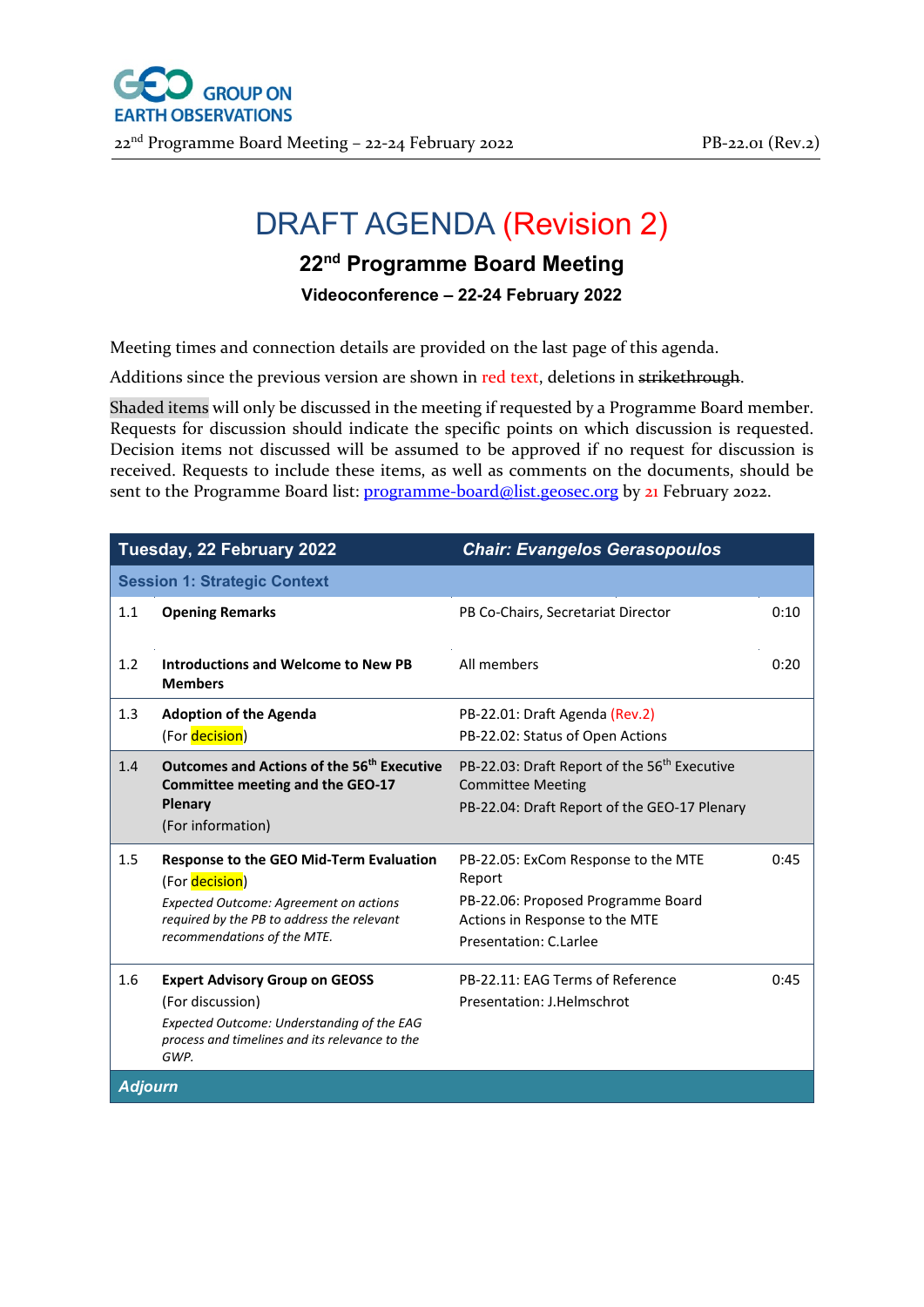|                                         | <b>Wednesday, 23 February 2022</b>                                                                                                                                                                     | <b>Chair: Andiswa Mlisa</b>                                                                       |      |  |
|-----------------------------------------|--------------------------------------------------------------------------------------------------------------------------------------------------------------------------------------------------------|---------------------------------------------------------------------------------------------------|------|--|
| Session 2: 2023-2025 GEO Work Programme |                                                                                                                                                                                                        |                                                                                                   |      |  |
| 2.1                                     | <b>Review of Flagship and Initiative</b><br><b>Implementation Plans</b><br>(For decision)<br>Expected Outcome: Agreement on the process<br>and timelines for reviewing Flagship and<br>Initiative IPs. | PB-22.08: Proposed Process for Review of<br><b>Implementation Plans</b><br>Presentation: C.Larlee | 0.45 |  |
| 2.2                                     | <b>Online Implementation Plan System</b><br>(For discussion)<br>Expected Outcome: Understanding of the online<br>system for entry and review of IPs and how PB<br>Review Teams will use the system.    | PB-22.09: Implementation Plan Workflow and<br>Templates<br>Presentation: H.Baeyens                | 0:45 |  |
| 2.3                                     | <b>Pacific Islands Advisory Group (PIAG)</b><br>(For discussion)<br><b>Expected Outcome: Understanding of recent and</b><br>planned actions of the PIAG.                                               | PB-22.15: Report of the PIAG<br>Presentation: E.Luke / D.Helweg                                   | 0:30 |  |
| <b>Adjourn</b>                          |                                                                                                                                                                                                        |                                                                                                   |      |  |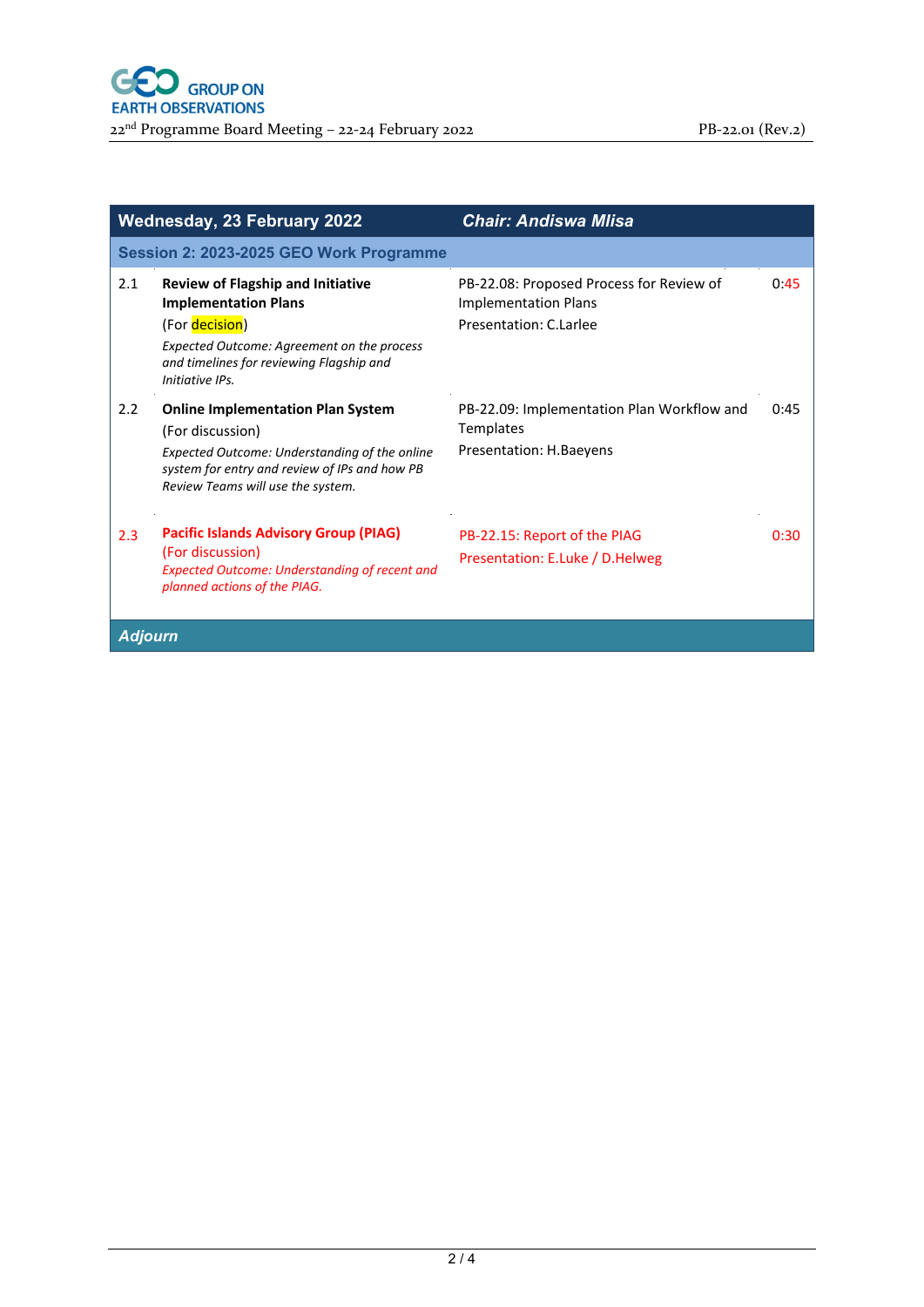|                                                                 | Thursday, 24 February 2022                                                                                                                                                                                             | <b>Chair: Tony Milne</b>                                                                                                        |      |  |
|-----------------------------------------------------------------|------------------------------------------------------------------------------------------------------------------------------------------------------------------------------------------------------------------------|---------------------------------------------------------------------------------------------------------------------------------|------|--|
| Session 3: Subsidiary Bodies, Work Planning, and Other Business |                                                                                                                                                                                                                        |                                                                                                                                 |      |  |
| 3.1                                                             | <b>Resilient Cities and Human Settlements</b><br><b>Working Group</b><br>(For decision)<br>Expected Outcome: Agreement on the approach<br>for transitioning the Urban Resilience Subgroup<br>to the new Working Group. | Presentation: E.Gerasopoulos                                                                                                    | 0:15 |  |
| 3.2                                                             | <b>Symposium Subgroup</b><br>(For decision)<br>Expected Outcome: Agreement on the format<br>and objectives for the 2022 GEO Symposium and<br>call for Symposium Subgroup members.                                      | PB-22.13: Proposed Objectives for the 2022<br><b>GEO Symposium</b><br>Presentation: W.Chu                                       | 0:30 |  |
| 3.3                                                             | <b>Foundational Task Working Groups</b><br>(For decision)<br>Expected Outcome: Approval of minor changes to<br>the terms of reference for the Working Groups,<br>at their request.                                     | PB-22.14: Proposed Revisions to the Terms of<br>Reference for the Foundational Task Working<br>Groups<br>Presentation: C.Larlee | 0:30 |  |
| 3.4                                                             | <b>Foundational Tasks</b><br>(For decision)<br><b>Expected Outcome: Agreement on the structure</b><br>for Foundational Tasks in the 2023-2025 GWP.                                                                     | PB-22.10: Foundational Tasks in the 2023-<br><b>2025 GWP</b><br><b>Presentation: C.Larlee</b>                                   | 0:15 |  |
| 3.5                                                             | <b>Programme Board Meetings for 2022</b><br>(For decision)<br>Expected Outcome: Agreement on the dates of<br>the 23rd and 24 <sup>th</sup> PB meetings and of the 2022<br>GEO Symposium.                               | PB-22.16: Proposed Meeting Schedule for<br>2022<br>Presentation: C.Larlee                                                       | 0:10 |  |
| 3.6                                                             | <b>Any Other Business</b>                                                                                                                                                                                              | Programme Board members                                                                                                         |      |  |
| 3.7                                                             | <b>Closing Remarks</b>                                                                                                                                                                                                 | PB Co-Chairs, Secretariat Director                                                                                              | 0:05 |  |
| <b>Adjourn</b>                                                  |                                                                                                                                                                                                                        |                                                                                                                                 |      |  |